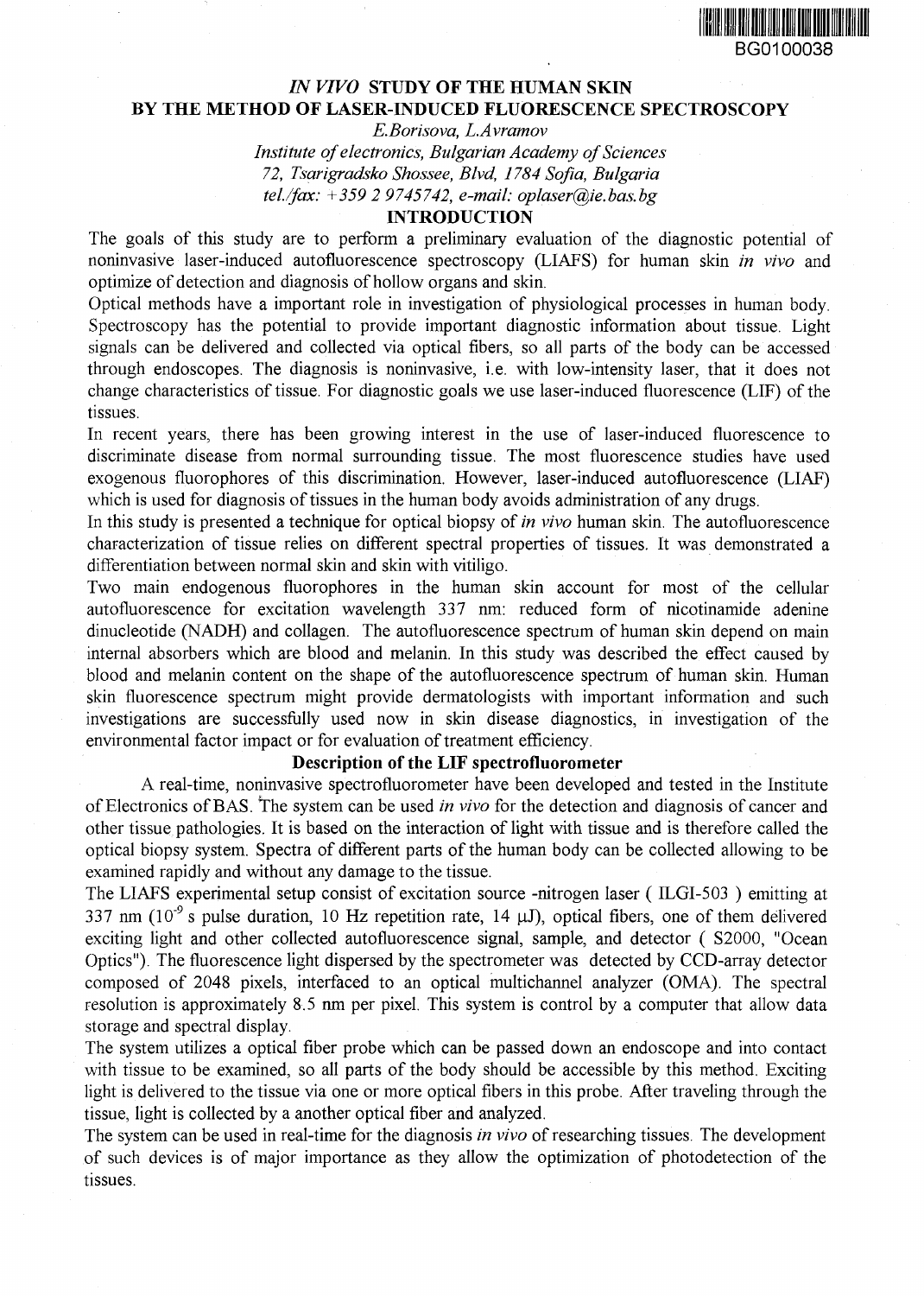

### **Experimental results**

In this study is demonstrated a spectral differentiation between normal skin and skin with vitiligo.

Skin tissue consists of many kinds of fluorophores with different excitation and fluorescence spectra, different quantum efficiencies, which have not been completely studied. Among the many endogenous skin fluorophores being investigated, the wildly distributed are the different forms of NAD located in the epidermis and dermal collagen. Approximately 75% of the dry weight of the dermal tissue is composed of collagen fibers. Collagen is the main structural component of skin tissues and accounts for about 90% of protein in human dermis. Collagen fibers show a constant density throughout all dermal layers. Exciting spectrum of the collagen is in the region 340-360 nm and fluoresces in the region 400-500 nm. Reduced (NADH) and oxidized (NAD+) forms of nicotinamide adenine dinucleotide take part in the cellular energy metabolism, and the intensity of the specific fluorescence may be used for diagnostics of the metabolism disfunction. NADH is excited in the region of 360 nm and fluoresces in the region 400-500 nm.

Autofluorescent spectra were recorded from several volunteers from normal skin and skin with vitiligo. Autofluorescent spectrum of normal skin is shown in figure 2.

There has a decrease of the autofluorescent signal in case of increase of the melanin content in normal skin (fig.2(a)).

Vitiligo is a common disease with loss of normal melanin pigments and functioning melanocytes from otherwise healthy looking skin. Decrease in the melanin content within the skin tissue leads to increase of autofluorescence intensity of collagen and NADH. In the case of the missing melanin the intensity of the autofluorescence should be maximum. Autofluorescent spectrum of skin with vitiligo is shown in figure 3.

In the spectrum on the fig. 3 the autofluorescent signal of the skin increased, but the band of NADH fluorescence (max 440 nm) decreased in the spectrum of skin with vitiligo.



Fig.2 (a) Autofluorescence spectra of normal skin from different areas of one hand; (b) Autofluorescence spectra of normal skin from different people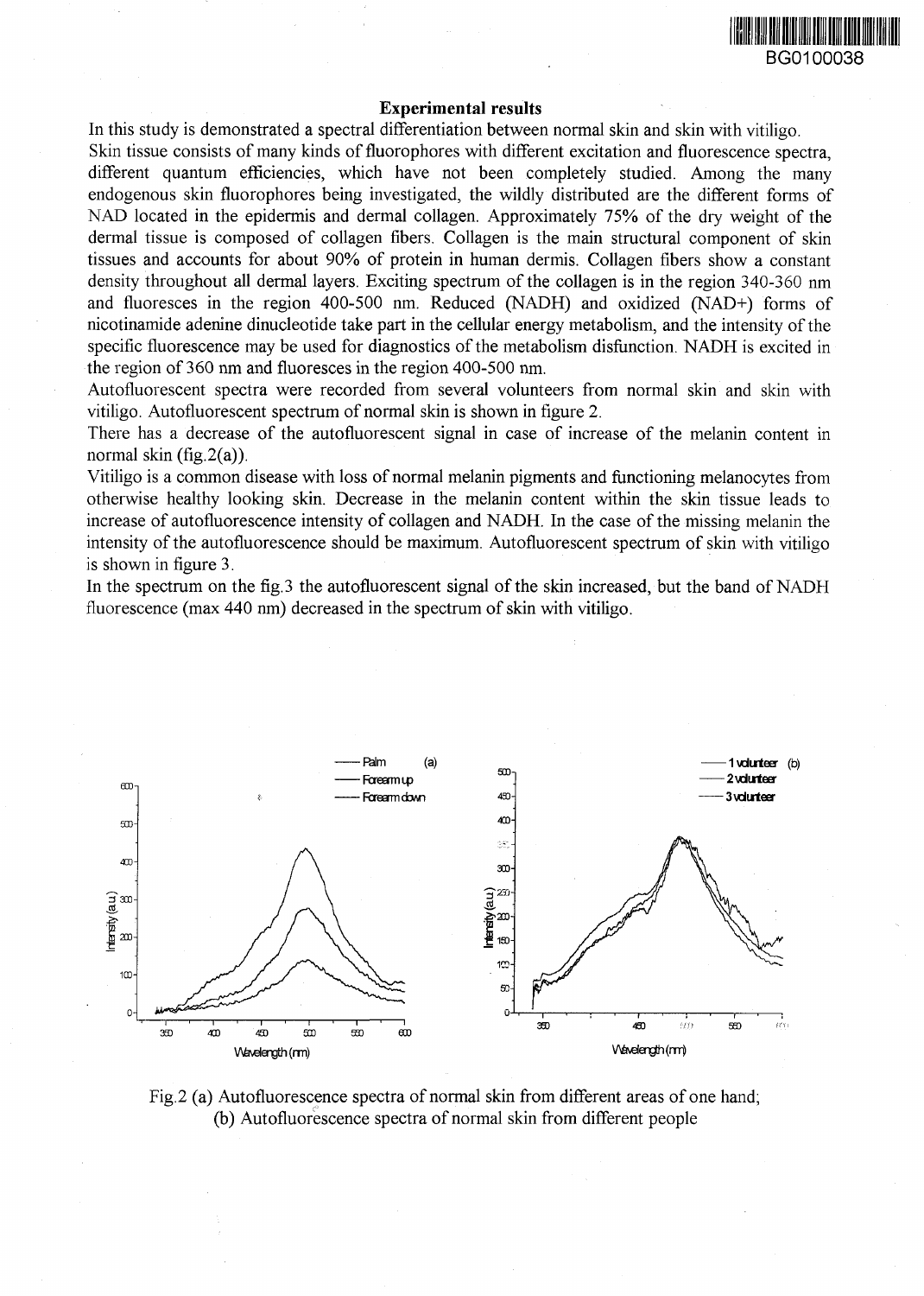

Fig.3 (a) autofluorescent spectrum of skin with vitiligo; (b) normalized autofluorescent spectrum of skin with vitiligo **Discussion**

Vitiligo is a common idiopathic acquired or inherited disease with loss of normal melanin pigments and functioning melanocytes from otherwise healthy looking skin.

The melanin is product of the methabolism of the fenilalanine and tyrosin. The fenylalanine turns into tyrosine under influence of enzim fenyl alanine hidrolaza, NAD(P)H and three molecules oxygen. In the • melanocytes the tyrosine turns into the main pigment of the body - melanin. If one of the catalisators is missing the conversion can not complete. There is possible that NADH content decrease in the damaged areas in the skin with vitiligo. We note that in the autofluorescent spectra.

In the human body NAD is a result of the metabolism of tryptofane. Only 2 % of the tryptofane turn into NAD which is not sufficient to satisfy the need from nicotinamide like a vitamine (between 10 and 20 mg daily). The main way for receiving of nikotinamide is through the food. The decrease of the NADH content disturbs many of the general functions of the human body.

The collagen content, which is a main structural unit of the skin doesn't change because there hasn't changes in the structure of the skin with vitiligo.

Decreasing of the autofluorescent signal in the region of 420 - 460 nm of the skin with vitiligo means that there is a decrease of the content of NADH in the damaged area. It is possible that the low content of NADH can be the cause of appearance of this condition of disorder. In this case it should search for additional sources of nicotinamide from different medicine or foods.

On the basis of received autofluorescent spectra from different patients with vitiligo a suggestion was made that a depigmentation of the human skin is associated with the losses of NADH.

### **CONCLUSIONS**

A real-time, noninvasive spectrofluorometer for optical biopsy have been developed and tested in the Institute of electronics of the Bulgarian Academy of Sciences.

On the basis of received autofluorescent spectra from different patients with vitiligo a suggestion was made that a depigmentation of the human skin is associated with the losses of NADH. References

l.Yu.P.Sinichkin, S.R.Utz, A.H.Mavliutov, and H.A. Pipilenko "*In Vivo* Fluorescence Spectroscopy of the Human Skin: Experiments and Models." ,in Journal of Biomedical Optics 2(3),(201-211), April 1998

2. B.R.Masters, P.T.C.So, and E.Gratton "Multiphoton excitation microscopy of *in vivo* human skin", in Robert R. Alfano "Advances in optical biopsy and optical mammography", 1998 3. Abraham Katzir "Lasers and optical fibers in medicine.", 1993.